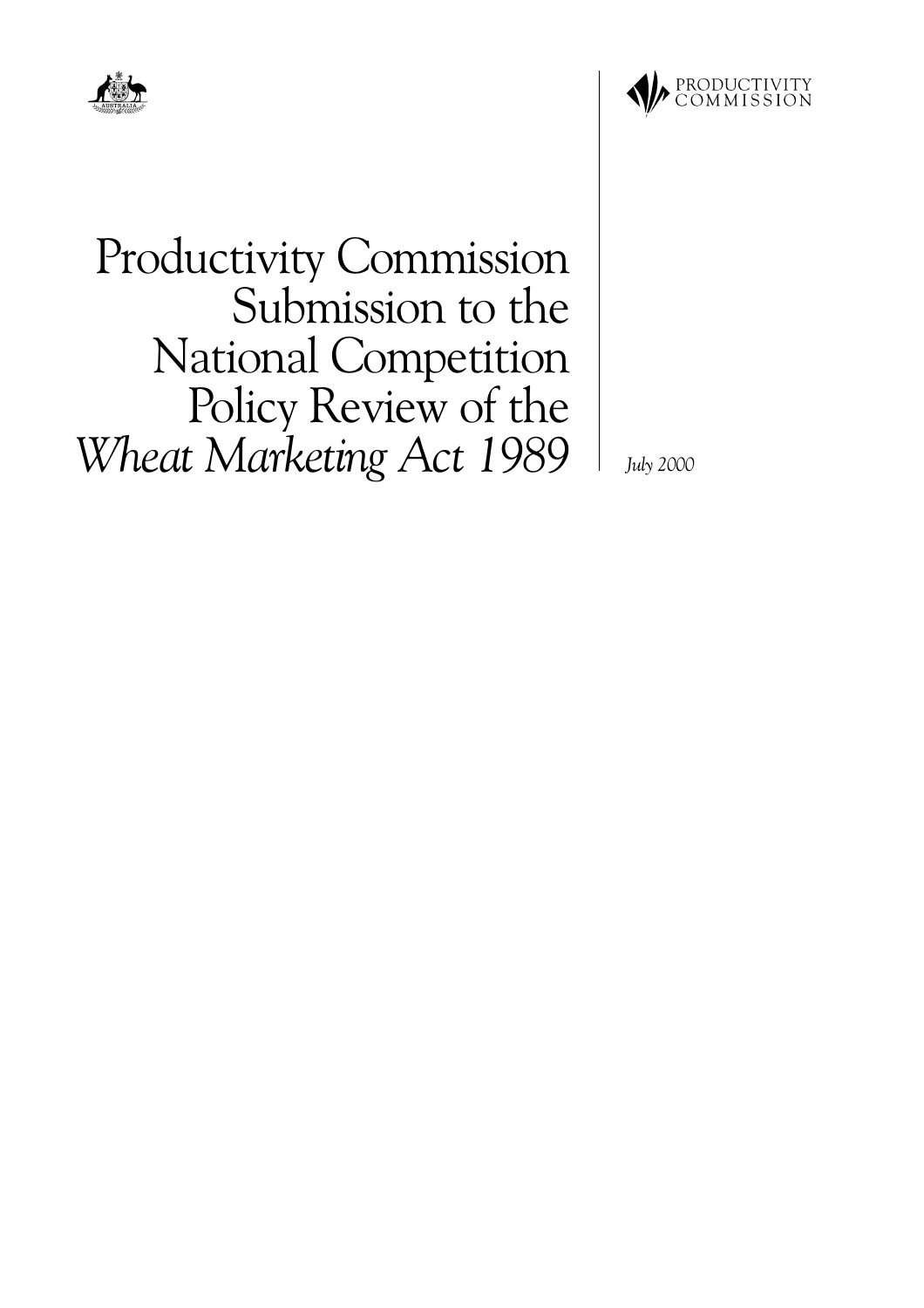Level 28, 35 Collins Street Melbourne VIC 3000 Locked Bag 2 Collins Street East Melbourne VIC 8003 Telephone 03 9653 2100 Facsimile 03 9653 2 199 Canberra Office Telephone 02 6240 3200



From the Chairman's Office

Facsimile 02 6240 3300

6 July 2000

Mr M Irving AM Chairman NCP Wheat Review Department of Agriculture, Fisheries and Forestry GPO Box 858 Canberra Act 2601

Dear Mr Irving

The Productivity Commission is grateful for this opportunity to make a submission to the National Competition Policy Review of the Wheat Marketing Act 1989.

As noted in the issues paper for the Review, a major focus of the Committee will be on the single desk export arrangements for wheat. This submission concentrates on the potential costs and benefits of these arrangements and feasible alternative arrangements. Because the Commission has not had the advantage of the consultative processes and evidence available to the Committee, this submission does not attempt to quantify costs and benefits of current arrangements. Rather, it sets out to provide a framework for analysing economic arguments for continuation of the single export desk for wheat.

The submission draws on a forthcoming staff research paper, *Single Desk Marketing: Assessing the Economic Arguments*, an advance copy of which is enclosed. The staff research paper is under embargo until 1.00am Monday, 17 July 2000, at which time the submission will be placed on the Commission's website.

Yours faithfully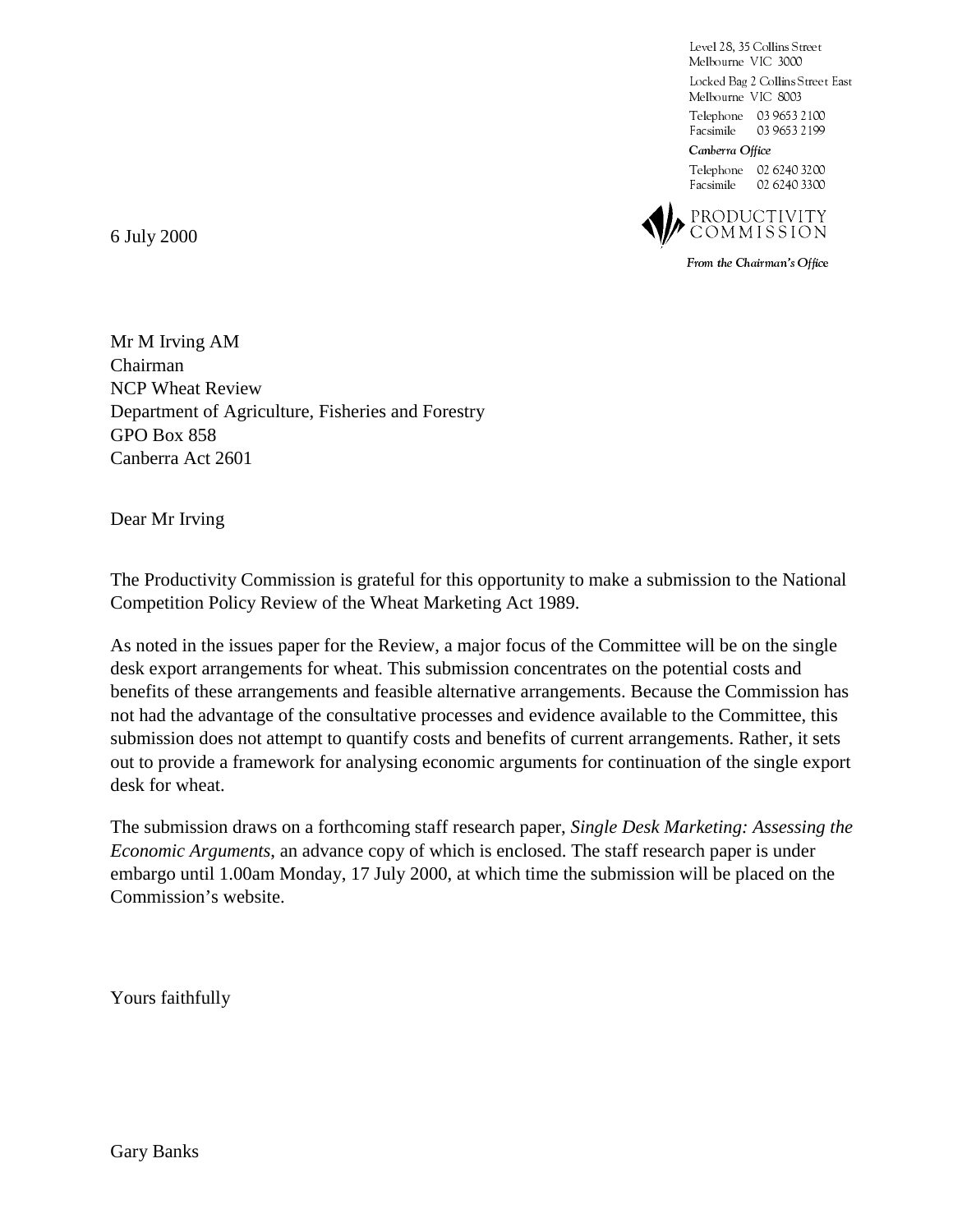# Submission to the National Competition Policy Review of the *Wheat Marketing Act 1989*

# **1 Introduction**

 $\overline{a}$ 

Marketing arrangements for Australian wheat have changed substantially over the past decade or so. Domestic wheat marketing has been opened to competition and the AWB has been re-established as a private corporation with explicit allocation of shares to wheat producers-cum-owners. These and other changes have improved the efficiency of marketing and related activities with consequential benefits to wheat growers. The relevant question today is whether the remaining monopoly over wheat exports is helping or hindering this major export industry.<sup>1</sup>

The Commission recognises that a majority of producers continues to support the single export desk for wheat, though a large and growing number appears keen to explore alternative marketing arrangements. Opposition to change may, in part, simply reflect an attachment to accustomed ways of doing things. Some growers may be concerned that they will be compelled to perform unfamiliar marketing functions themselves, or be forced to deal with international commodity traders and processors. Some producers may also consider that they would be worse off due to reduced wheat prices, and/or removal of the implicit cross-subsidisation that typically occurs under current averaging arrangements. As joint owners of AWB Limited, growers may also fear a reduction in asset value (and profits) if competition is allowed, as well as loss of their control over marketing functions.

This submission, drawing on more general research on single-desk arrangements, provides a framework in which these and other economic issues relevant to wheat marketing may be further explored and evaluated by the Committee. While not having the benefit of the consultative process and evidence available to the

<sup>1</sup> This submission draws on the Productivity Commission Staff Research Paper *Single-desk Marketing: Assessing the Economic Arguments,* AusInfo, 2000, as well as previous reports and research by the Productivity Commission and its predecessors, the Industry Commission and Industries Assistance Commission. Relevant references are listed in the staff research paper.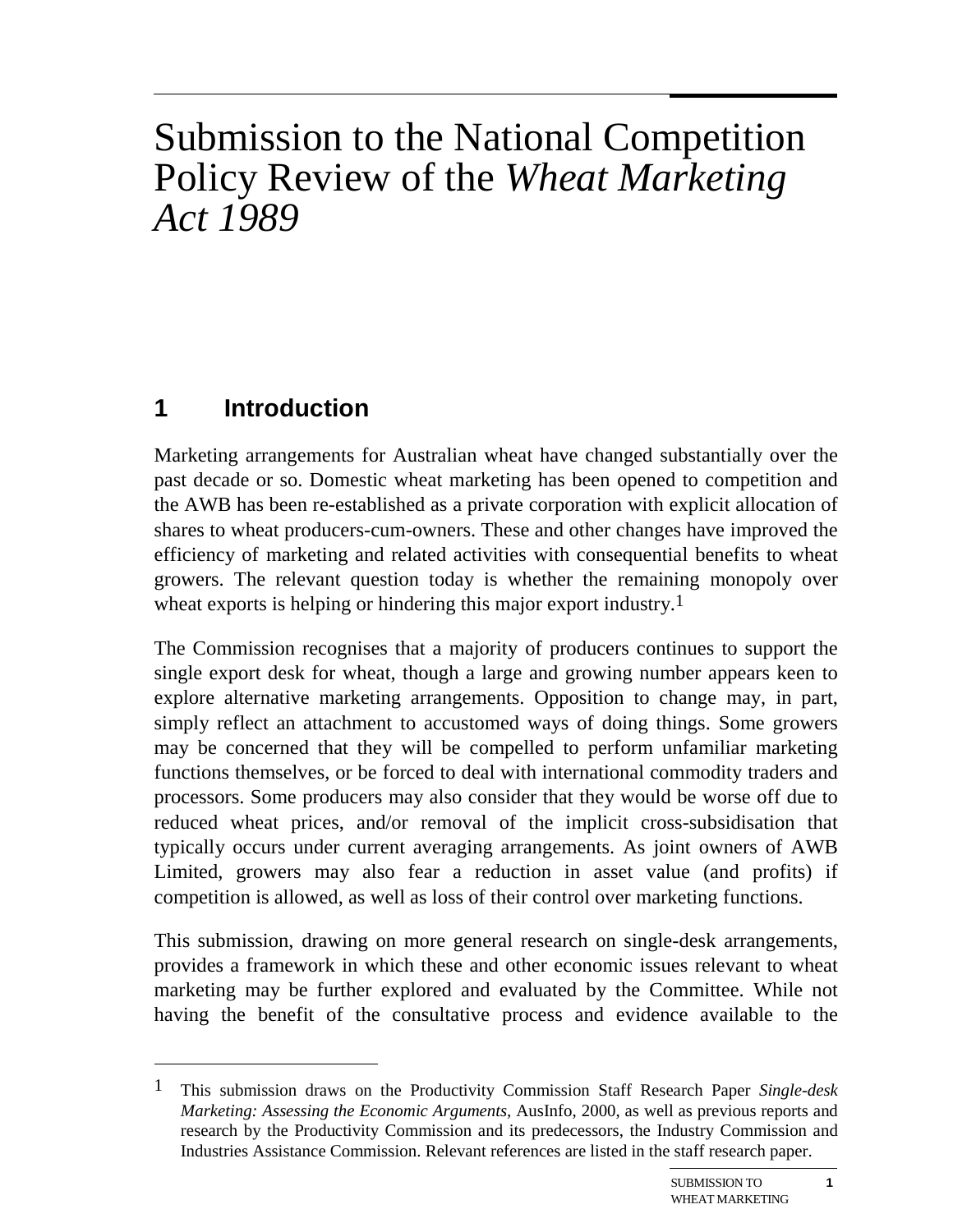Committee, the Commission considers that many of the concerns and objectives of growers can be addressed by more targeted mechanisms than the single desk while, at the same time, giving growers greater choice of marketing arrangements and service providers. Moreover, while the interests of growers and the wheat industry are very important, the Competition Principles Agreement correctly requires that the interests of the wider community should be paramount.

# **2 Potential benefits of the single export desk for wheat**

Some of the claimed benefits of single-desk selling of wheat derive from the potential to raise wheat prices by controlling the quantity sold on export and domestic markets. Others derive from collective marketing of wheat itself, including the potential for achieving various economies of scale and scope. Another strand of argument relates to grower control of wheat marketing. In the Commission's view, it is important to 'unbundle' the various arguments in order to assess which aspects of the single desk might deliver benefits.

## **Influencing prices in export markets**

Single-desk export selling compels individual growers of wheat to export via AWB Limited or with the permission of the Wheat Export Authority (WEA), in consultation with AWB Limited. These arrangements can act as a mechanism for exploiting Australia's market power in international markets for wheat *only if the potential for such power exists*. Such market power is not created automatically by the establishment of a single desk. This is because the export desk can control the volume and characteristics of Australian exports, but it cannot control foreign supplies of wheat or substitute products.

If Australia were the sole global exporter (and sole producer) of wheat (and there were not close substitutes available), it clearly would have market power which the single desk could exploit. If it were the *dominant* supplier, it also would be likely to have some market power. In practice, however, though a significant wheat exporter, Australian wheat exports overall constituted about 16 per cent of international trade in wheat in 1998-99 (ABARE, *Australian Commodity Statistics 1999*). Australian production of wheat represented less than 4 per cent of global production. In addition, in many end uses, other grains are substitutable for wheat to varying degrees.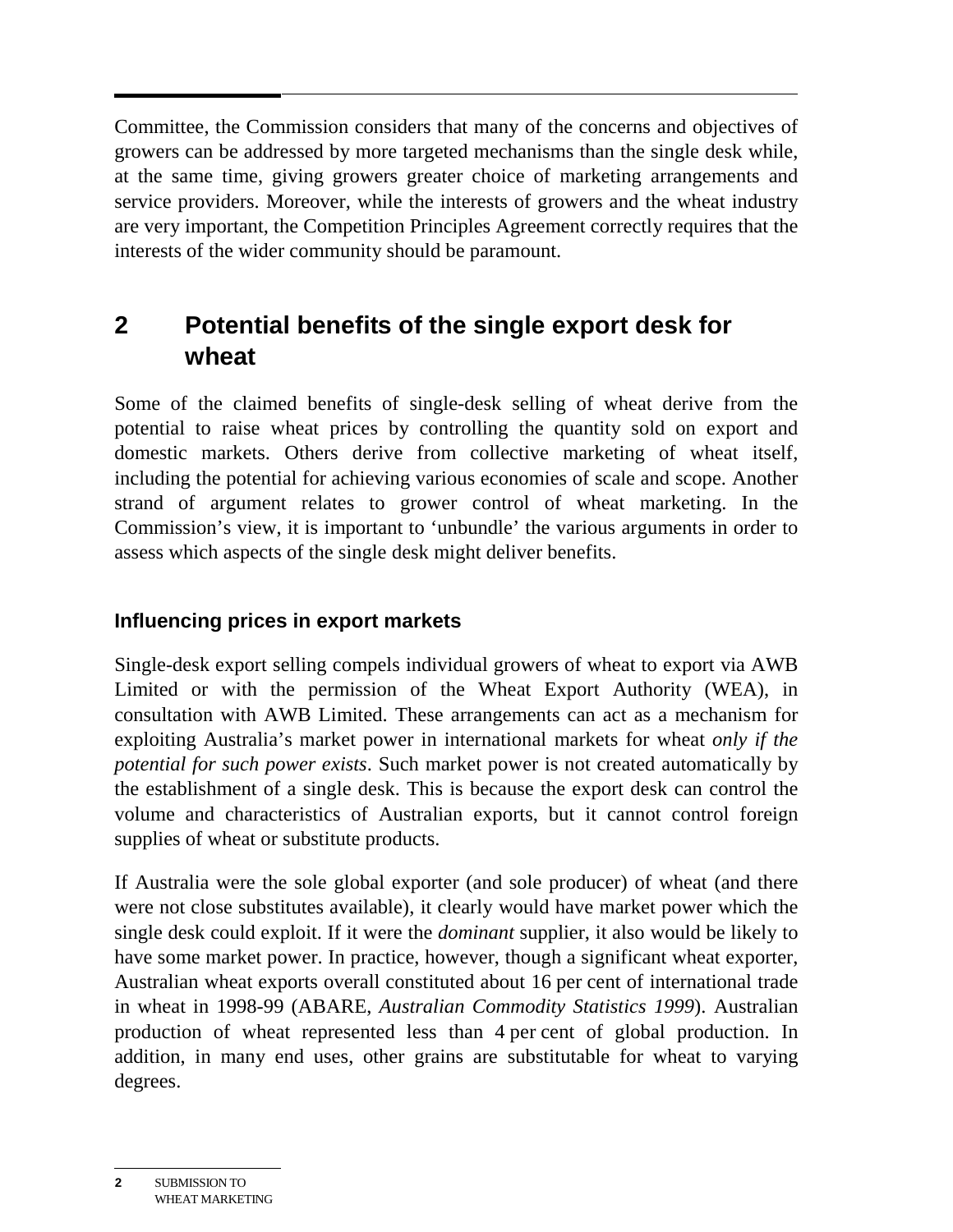Even in those markets where Australia has a substantial market share (for example, in 1998-99, Australia accounted for 76 per cent of Iran's imports of wheat; 49 per cent in Iraq; and 48 per cent in Indonesia), there can be no presumption that Australia has market power which would allow it to extract a price premium. This will depend on how easily importers in these markets can switch to alternative suppliers.

That said, arbitrage across export markets is unlikely to be perfect, allowing prices in some markets to diverge from world prices. This could give Australian wheat producers a degree of market power in some markets which, in turn, the single desk could exploit. As discussed in chapter 3 of the attached paper, such circumstances include transport or seasonal advantages and certain trade policies of importing countries which restrict competition among suppliers.

The Commission understands that AWB Limited claims that it can exploit market power in some markets due to transport advantages and the buying policies of some countries. It also has been suggested that the single desk allows AWB Limited to counter monopoly buying power of some importers, and the grain subsidy policies of the United States and European Union. These arguments are considered in turn.

#### *Transport and seasonal advantages*

If Australia has a locational (or seasonal) advantage in supplying some markets, which generates lower transport or storage costs for Australian producers than competitors, Australian exporters could capture the transport or storage 'premium'. This could be achieved by controlling the supply of exports to that market to the point that the selling price of Australian exports was just below the price of (potential) competitors. Through this strategy, Australia would be the sole supplier of wheat exports (of a certain quality) to this market.

A major risk of such a strategy is that the apparent 'natural' advantage may not be permanent — rival exporters may be able to reduce their costs. If exports are restricted in the belief that Australia has a permanent advantage in supplying a market when, in fact, the advantage is transitory, limiting exports to the market would encourage competition from rivals and reduce Australia's market share in the longer run.

#### *Preferential access to export markets*

Some importing countries' import policies or practices (possibly driven by political constraints or objectives) may give preferential access to Australian wheat exports. Others might allocate quotas for Australian wheat imports as part of an overall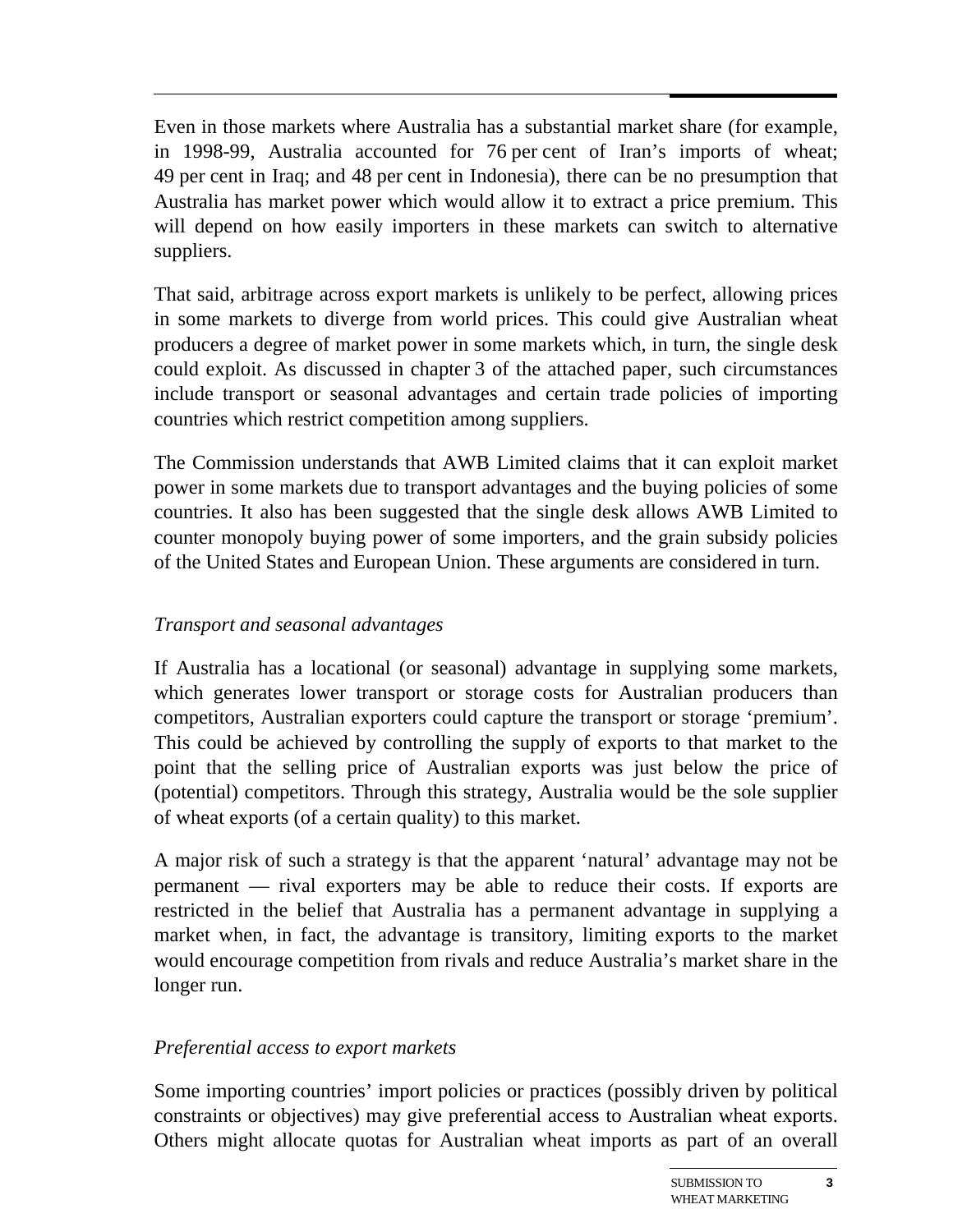import quota policy. In both circumstances, there may be some scope for extracting a premium in these markets, relative to world prices, because scope for competition from rival exporters is restricted.

In the past, the AWB has suggested that it could extract a premium in countries where buying was controlled by State Trading Enterprises. It is possible that these government-buying monopolies pursued political or other non-economic objectives and thus were prepared to concede a premium to Australian wheat exporters (over and above any premiums for higher quality and customer service). Capturing the premium might require some coordination of exports to that market to restrict price competition by Australian exporters.

However, care should be taken in evaluating claims that rely on an importer allowing Australian wheat exporters to capture premiums at the importing country's expense. It also is important to clarify whether any estimates of premiums from such countries can be genuinely attributed to market power, rather than to 'earned' premiums arising from the supply of special customer services. For example, AWB Limited suggests that it can extract premiums by negotiating long-term contracts and agreements with buyers. But any premiums may reflect the value placed on guaranteed supplies by the buyer (and the additional costs of supplying the guarantee) rather than market power being exercised by Australia. The Commission also understands that controlled government buying (via State Trading Enterprises) in several important wheat markets in the Middle East and Asia is being dismantled.

#### *Countering monopoly buying power*

Some large importing countries may attempt to exercise buying power to push down the price they pay for Australian wheat. However, a countervailing strategy can be successful for Australia only where competition (and potential competition) from other suppliers is weak or constrained — allowing Australia to affect prices. If the buyer simply can switch suppliers without incurring higher prices — which is more likely to be the case in world wheat markets — Australian exporters will not have any scope to raise the price they receive by restricting their exports.

### *Countering export subsidies*

The argument that an Australian single export desk for wheat is required because export markets are distorted by grain subsidies paid to European and US producers is weak. Wheat prices may be distorted, but this of itself does not give Australia market power. What is required is some restriction on arbitrage between export markets.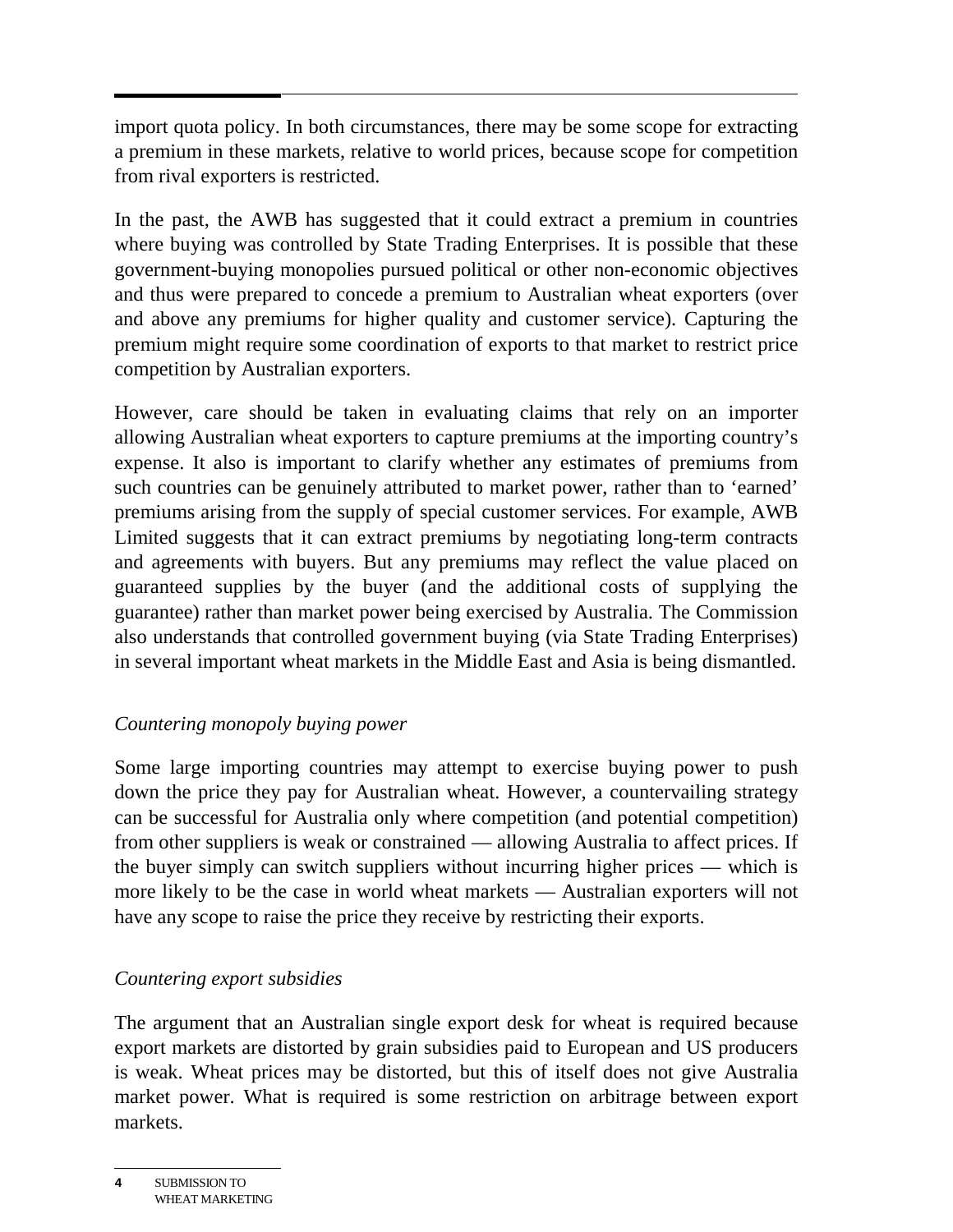AWB Limited has negligible power to counter export subsidies of rival exporting nations, in the sense of forcing the United States or the European Union to cease subsidising exports. A single desk (or, for that matter, Australian taxpayers) simply does not have the means to match such policies; nor indeed, is it guaranteed that such a strategy would succeed in having the subsidies withdrawn. In recognition of the limitations and potentially large costs of such an approach, Australia has formed bargaining coalitions within the multilateral trade negotiation framework (the Cairns Group being the principal example) to push for agricultural trade policy reform.

AWB Limited may have the capacity to engage in a discount war with a rival in one export market with a view to increasing or maintaining market share. But the conditions necessary for such a policy to generate net benefits for wheat growers are stringent. Net benefits can accrue only if profits gained subsequent to discounting exceed losses incurred while discounting. In practice, with the ever-present threat of competition from other suppliers, it may prove impossible to maintain such gains in market share without also maintaining discount prices.

A related suggestion is that the single desk allows AWB Limited to divert exports away from markets subsidised by the United States and European Union to unsubsidised markets. However, this process of diverting supplies from lowerpriced to higher-priced markets is just the arbitrage which occurs under competitive exporting — neither a single desk, nor any other form of control of export quantities, is required. Unless arbitrage is restricted, over time, higher prices received in the unsubsidised markets will tend to be pushed down to the prices received in subsidised markets.

#### Is a single desk necessary to capture premiums arising from market power?

Given the number of significant exporters and producers of wheat internationally, and the erosion of buying monopolies, the Commission considers it unlikely that Australia possesses sufficient market power in world markets to justify continuation of the export monopoly.

Nonetheless, if it can be demonstrated to the Committee that arrangements in some particular markets are such that Australia faces restricted competition from rivals and that higher than normal returns are available to Australian exports on a continuing basis, it may make sense to put in place mechanisms to capture this benefit. However, this would not require a monopoly over *all* Australian exports via the single desk.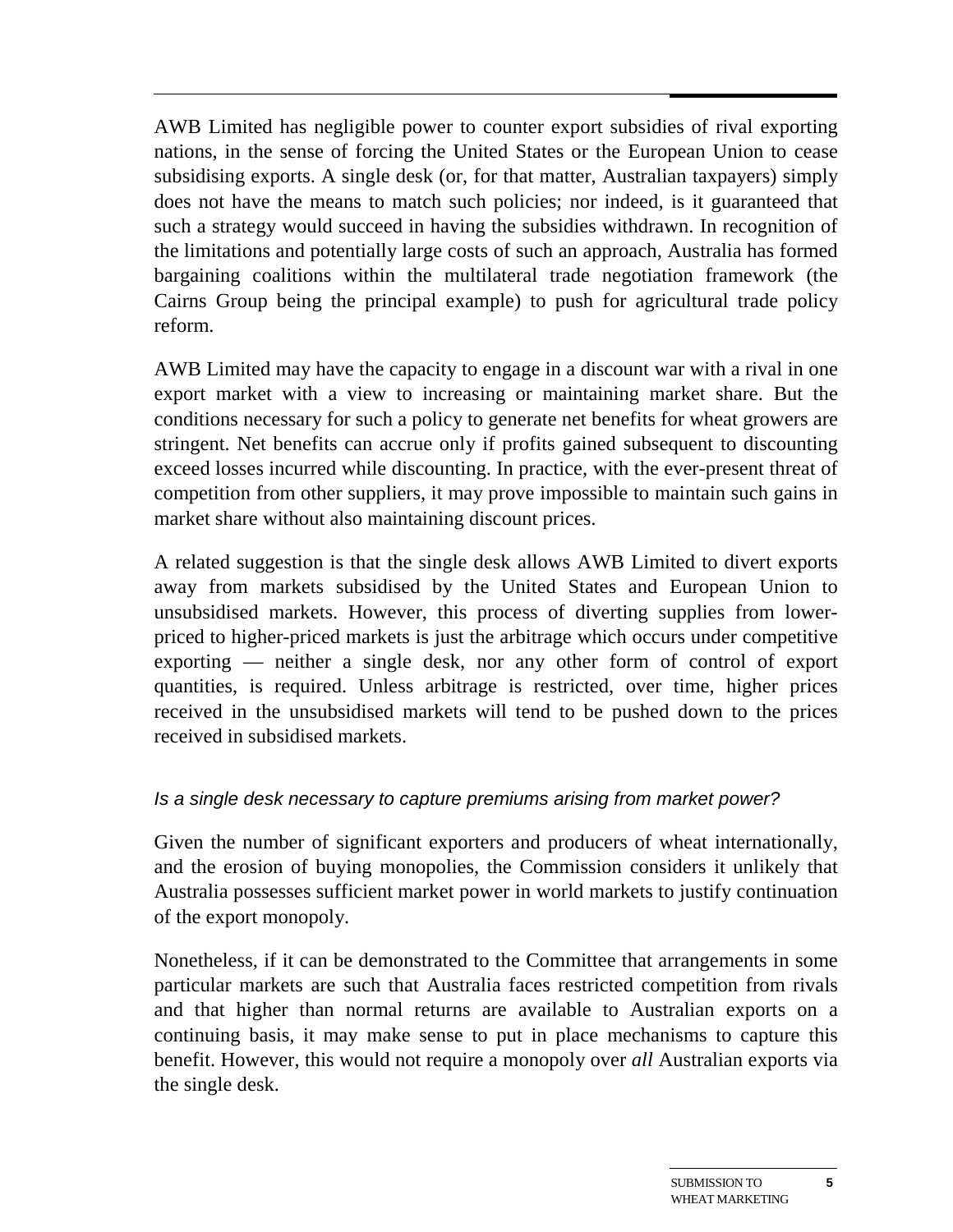For example, auctioning of limited export rights to supply markets where premiums are clearly available would allow the premium to be captured while allowing competitive selling to all other markets, including the Australian domestic market. The premium, captured in the tender bid, could be distributed to all producers directly (for example, as an annual cash payment apportioned according to the value of production) or used for activities which potentially benefited all producers (for example, research and development). Auctioning of export licences has the advantage of transparency (because the size of the expected market premium is revealed). Moreover, compared with an allocation of a licence or a single desk, the most efficient seller(s) are likely to win the export right.

Several Australian agricultural industries already have targeted mechanisms in place that are designed to extract premiums in quota-restricted markets (for example beef, dairy, Queensland barley). These models could be considered for the wheat industry if any premium markets are identified.

### **'Earned' export premiums**

Other suggested benefits of the single desk include higher export returns attributable to specialised marketing services (including the provision of customer credit) and a long-term commitment to develop markets for 'Australian' brands. These are arguments for the common *marketing* of exports, rather than monopoly control over exports as such.

In the Commission's view, these arguments carry little weight. An inference seems to be that competition would result in spot selling of low quality, homogeneous wheat. On the contrary, competitive markets do not generally result in underprovision of customer services, or of market or variety development. Indeed, in the absence of the single desk, it might be expected that there would be more tailoring and development of products and markets and provision of ancillary customer services to meet consumers' needs. The Australian cotton and wine industries provide relevant examples of industries that undertake significant amounts of market development and value-adding, without recourse to monopoly marketing.

Some services provided by the AWB might not be provided, or provided to the same extent, in a competitive market. These include services that are not profitable and activities which generate benefits that a private provider could not fully capture:

• it is possible that AWB Limited may offer services that are not profitable. Pressure on the AWB to improve efficiency and pass on cost savings to wheat growers has increased in recent years (through opening of the domestic market, some relaxation of the export monopoly, and demutualisation and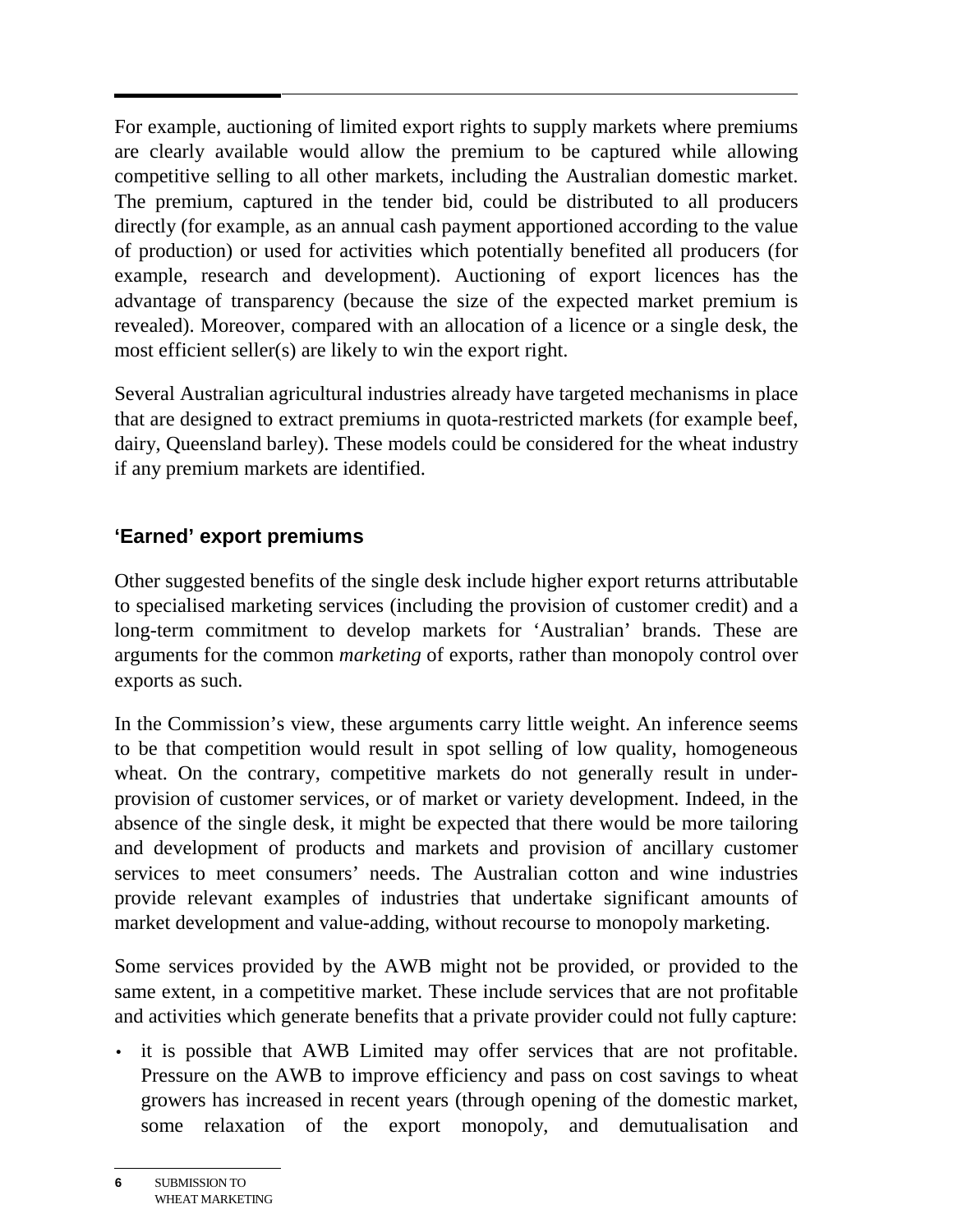corporatisation). Nevertheless, the absence of many of the normal market constraints on performance (the lack of competition and the compulsion on growers to invest in and export via the AWB) may allow some inefficiencies to persist; and

• some services provided by the AWB may generate industry-wide benefits. For example, promotion of generic 'Australian' wheat, or generic wheat research. Marketers in a competitive market may not promote 'Australian' wheat or undertake generic research to the same extent as the AWB if competitors can benefit (free of charge) from their expenditure. This does not mean that they will not promote their own Australian 'brands' or varieties or undertake research and development, but they may be less inclined to undertake 'generic' expenditure from which rivals might also benefit.

However, if it were considered appropriate to promote a national brand or trademark, this could be funded via an industry levy scheme — single-desk marketing is not required. Similarly, quality licensing might be considered necessary to prevent 'contamination' of the export trade by inferior exports where consumers are unable to differentiate between Australian exports prior to purchase. (The Australian wine and meat industries, for example, have in place quality control mechanisms for exports, but marketing is not centrally-controlled.) Generic product or market research could also be financed by an industry levy. Several Australian industries have in place targeted levy schemes to promote industry research and development (for example, the cotton industry has a voluntary levy scheme).

#### **Lower costs for producers?**

The issues paper asks whether the single desk generates cost savings in areas such as financing grower returns, freight, storage and shipping. In some cases the AWB provides services itself. In others, it acts as an agent, buying services from other providers (including other commodity traders). It may be the case that there are economies of scale or scope in services provided by the AWB. It may be able to negotiate lower shipping rates due to volumes exported. But a protected monopoly is not generally required to promote the organisational structure capable of exploiting efficient economies of scale and scope — large firms can also evolve in competitive markets, driven by the incentive to reduce costs. Indeed, in the absence of competitive pressure, the monopoly seller may be a less efficient provider (or buyer) of services than competing providers.

In addition, some economies of scale generated by compulsory marketing of a generic commodity may not be cost-effective if they are achieved at the expense of variety or product characteristics that consumers value. If this is the case, any lower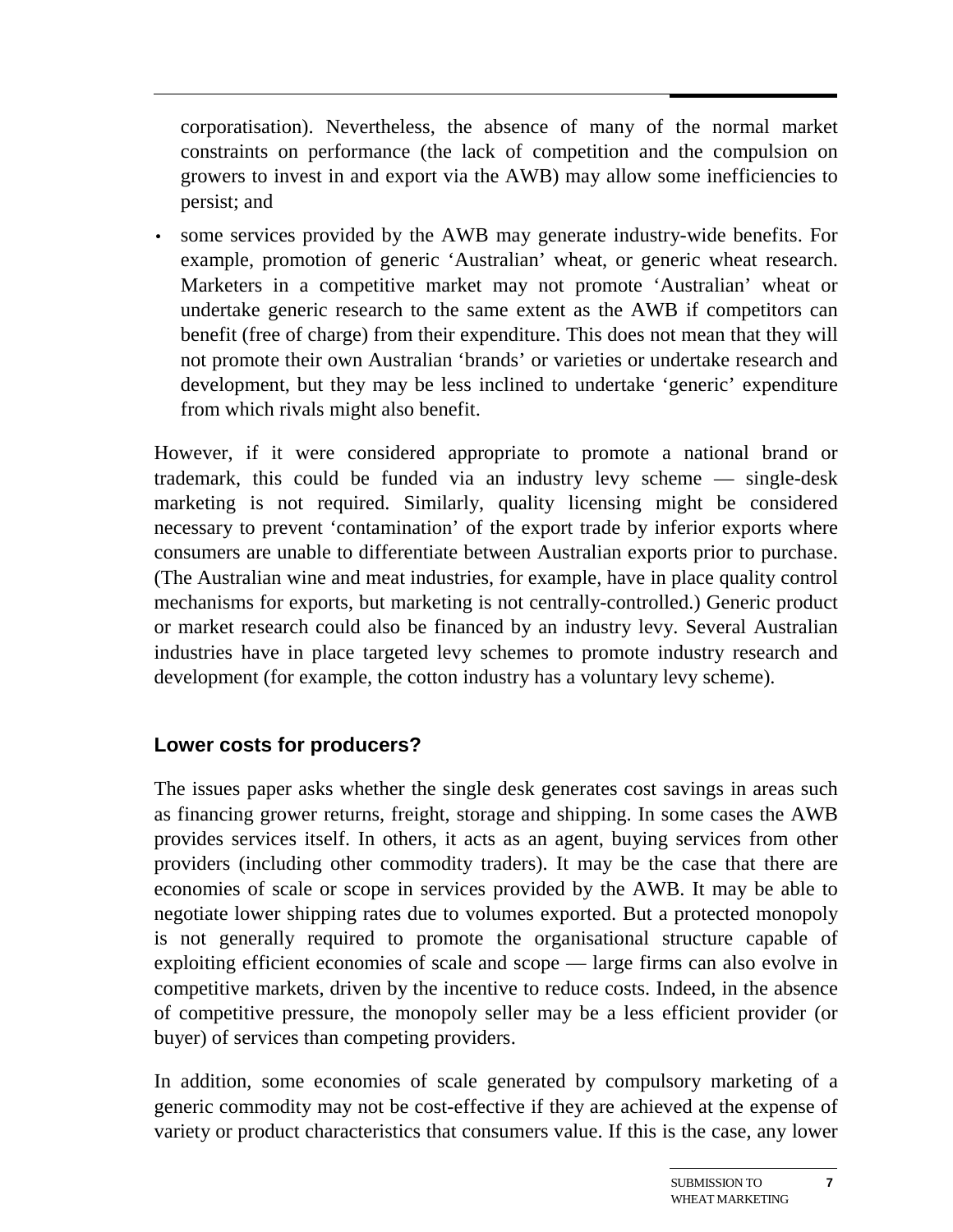costs arising from economies of scale achieved through compulsory aggregation of the commodity must be balanced against forfeited price premiums.

Some people suggest that, in the absence of a single desk, individual growers would be forced to manage their own risk, raise their own finance and market and transport their own produce. This is not so: they would face a wide range of choices for these services, including continued provision by AWB Limited. For example, they would be able to buy services provided by specialists who can exploit global economies of scale and scope. Because these providers (AWB and others) would be competing with each other to provide services, cost savings would be passed on to Australian producers. Importantly, wheat producers would only choose to sell through other traders if they received a better return — in other words, the claim that the AWB's monopoly generates cost savings for growers would be put to the test. If the AWB is the most efficient provider, growers would continue to trade through the AWB and its dominant position (and scale and scope of operations) would not be affected.

#### Risk management

The AWB has emphasised its access to relatively cheap finance as a major advantage of single-desk selling. Finance is raised to meet interim pool payments to growers or to invest in storage and other facilities. The protected monopoly status of the single desk may serve to reduce its financial risk to lenders and thus deliver lower debt costs, resulting in savings which can be passed on to growers. However, though financiers might reasonably conclude that a business with a regulated monopoly is a better risk than a business operating in a competitive environment, it does not necessarily follow that it is in the interests of growers or the nation.

Debt costs of AWB Limited might also be lower to the extent that wheat growers are compelled to bear levels of price risk which, in a more competitive market, they might prefer to shift. Thus while interest rates paid to credit providers might be lower with a single-desk monopoly, producer returns can fluctuate with market conditions and the performance of the single desk. Producers may save on finance costs of the single desk, but at the cost of bearing a higher level of risk than some might prefer (or at the cost of covering that risk by another route).

### **Grower control of marketing?**

Current wheat marketing arrangements had their genesis in the voluntary grower cooperatives established in the early 1900s. A major objective was, and continues to be, producer control of marketing in order to avoid exploitation by 'middlemen' and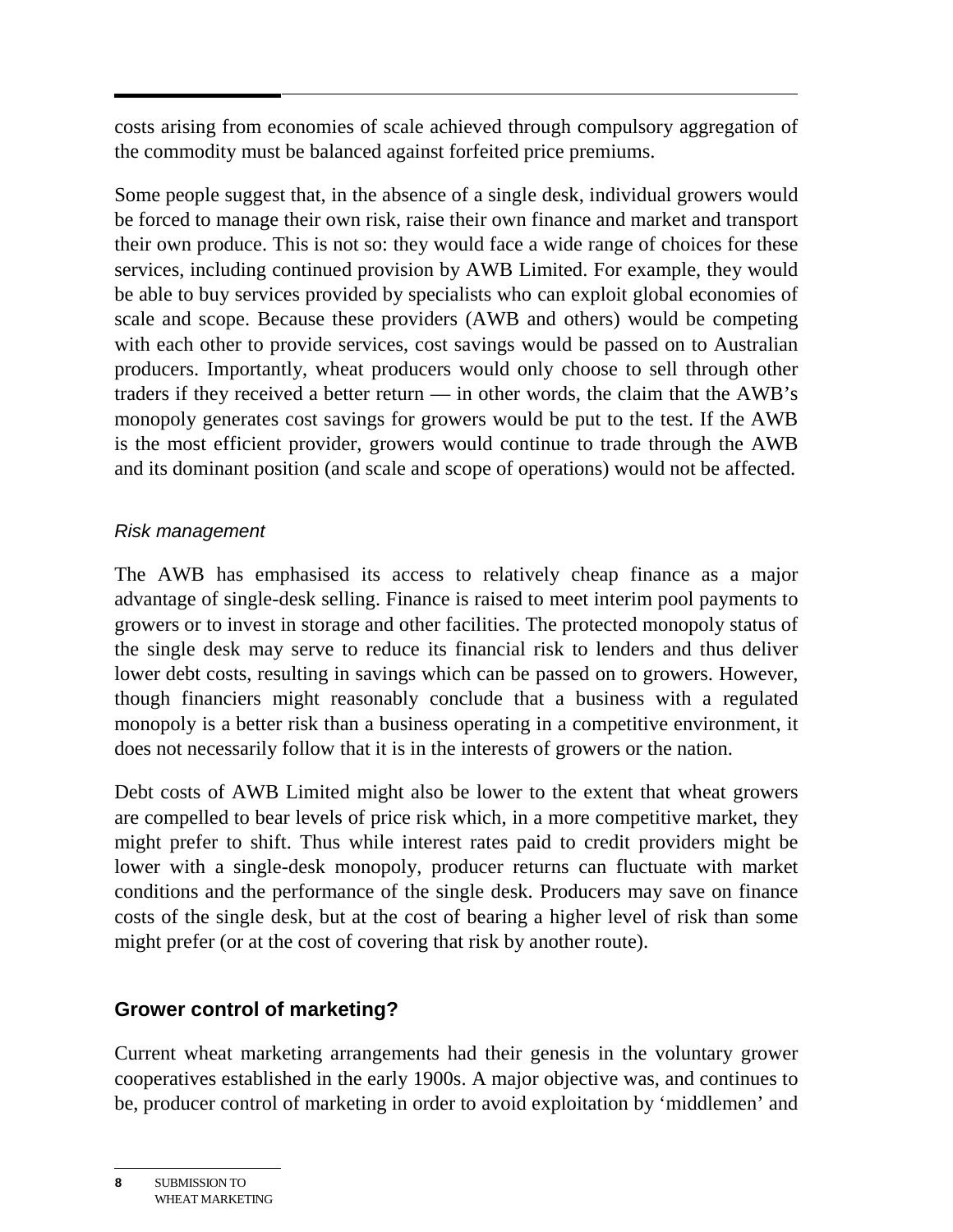processors. However, commodity producers can only be exploited if they do not have a choice of buyer.

The compulsory cooperative model supported by many wheat producers, by restricting competition, may be less efficient and deliver lower returns to growers than competitive arrangements. Without clear identification of shareholdings and profits, producers cannot assess whether an SMA is performing efficiently or whether its assets are earning an adequate return. In addition, a cooperative SMA is reliant on producer equity, which may place it at a disadvantage *vis-à-vis* investorcontrolled corporations which can raise funds from the market.

These issues have been addressed to some extent in the wheat industry by corporatisation and privatisation of the AWB, with explicit allocation of shareholdings to wheat producers. This should allow better monitoring by growerscum-owners of the performance of AWB investments and returns to commodity production. Moreover, by unbundling dividends and commodity payments, producers should be better able to compare commodity prices paid by the AWB and those paid by commercial marketers. This should place additional pressure on the AWB to improve efficiency and pursue profitable marketing opportunities.

However, as long as producers effectively are locked into ownership of the AWB, normal market constraints on and signals regarding company performance do not operate. There is a proposal to allow public listing and trading of certain classes of AWB Limited shares which will introduce additional competitive pressures and inevitably create tensions between shareholder and grower interests. Ultimately, it would be desirable to allow wheat growers to choose how they hold their assets. This would not necessarily mean an end to producer control — this will depend on producers and whether they consider they can obtain a better return from investment in activities other than AWB Limited.

Growers may be concerned that the removal of the single desk status of the AWB would reduce shareholder value. This outcome is possible only if the AWB's monopoly generates higher dividends (or grower returns). However, if the monopoly were allowing inefficiency and discouraging innovation, its removal could open up profitable opportunities which in turn could increase shareholder wealth. Experience of deregulation in other industries (for example, Queensland grains) and countries (for example, South Africa) suggests that the incumbent SMA, reconstituted as a private corporation, typically becomes a major player in a deregulated market, providing marketing, risk management (including voluntary pools) and other services to growers, albeit on a purely voluntary and commercial basis. In addition, the AWB would only lose market share if some Australian wheat producers considered that they could obtain better returns by using alternative marketing arrangements.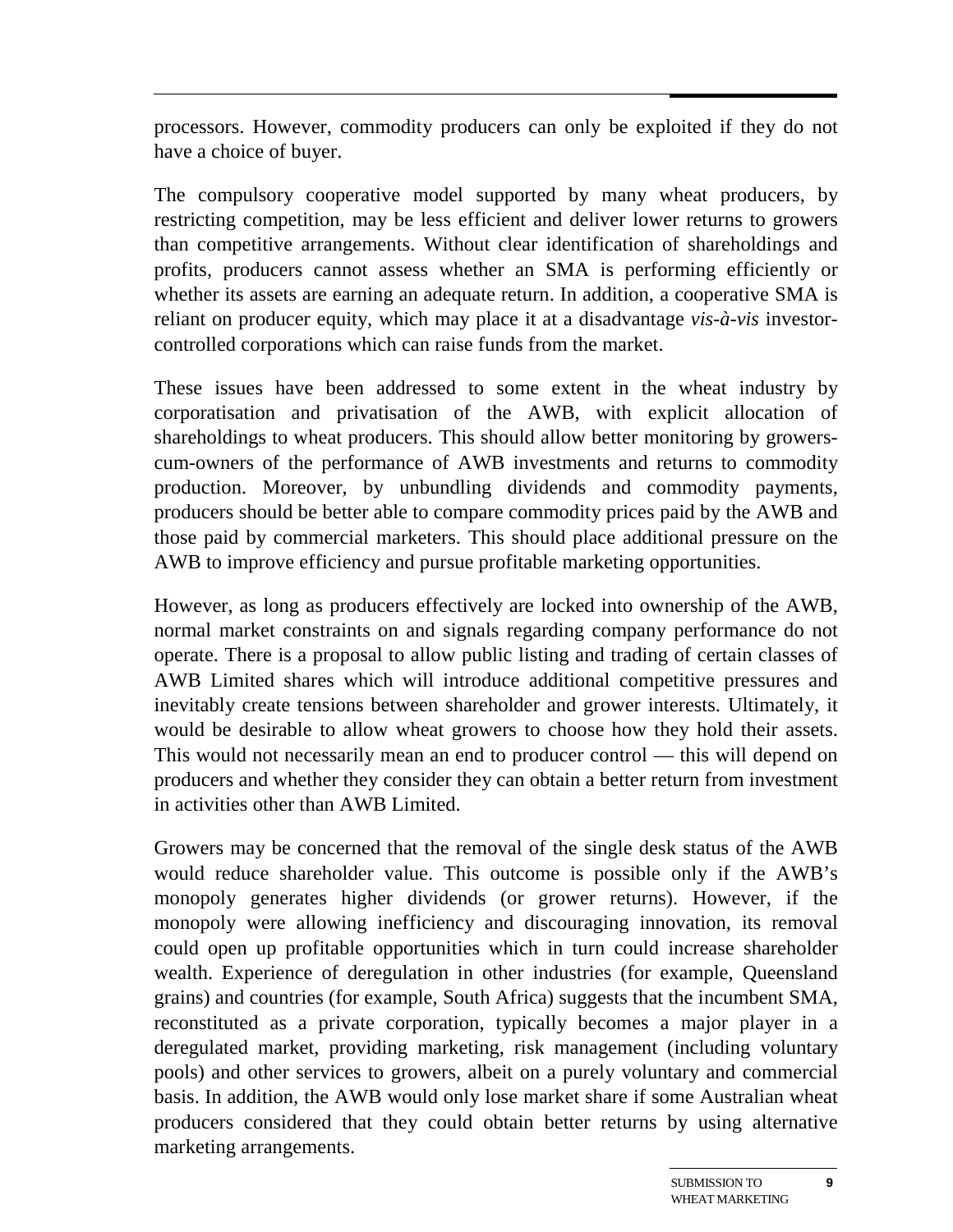The issues paper also raised the question of whether use of foreign traders is likely to remove wealth from Australian rural areas. Australian wheat growers presumably would sell to a foreign trader only if they received higher returns than they would from the AWB or other Australian buyers — in other words, only if they were better off. This would increase rural wealth, not reduce it.

# **3 Potential costs of single desk marketing of wheat**

In broad terms, there are two main sources of potential costs of the AWB single desk: higher domestic prices for wheat and lost opportunities and inefficiency within wheat marketing itself.

### Higher domestic prices?

Some domestic users of wheat (for example, the pigmeat industry and food processing sector) and rival marketing organisations suggest that, despite deregulation of the domestic wheat market, AWB Limited continues to enjoy an advantage in the domestic market by virtue of its export monopoly.

To some extent this may merely reflect habit on the part of wheat producers and a reluctance to experiment with alternative traders. Such attitudes are likely to wane over time. However, the export monopoly could provide AWB Limited with some scope to extract higher returns from the domestic market because, unlike its potential competitors in the domestic market, it can spread risk and costs over both export and domestic markets. AWB Limited may thus be in a position to offer a higher net return to growers (for a given world price). (If this is the case, it suggests that large scale, rather than an export monopoly as such, is efficient and could be expected to emerge in a competitive market.)

In addition, if wheat pool payments continue to 'bundle' some returns to marketing activities and investments with returns to commodity production, growers may be reluctant to forgo such returns on their (compulsory) investments by selling to other marketing organisations.

To the extent that AWB Limited can use its monopoly export powers effectively to discourage growers selling to the domestic market via other traders, it could dominate the domestic market, and possibly raise domestic wheat prices above world prices. This might increase returns to wheat producers somewhat but, in turn, would disadvantage downstream processors (especially those who compete internationally) and, possibly, final buyers. In this case, an increase in wheat grower returns is paid for by domestic users through higher prices. The net effect on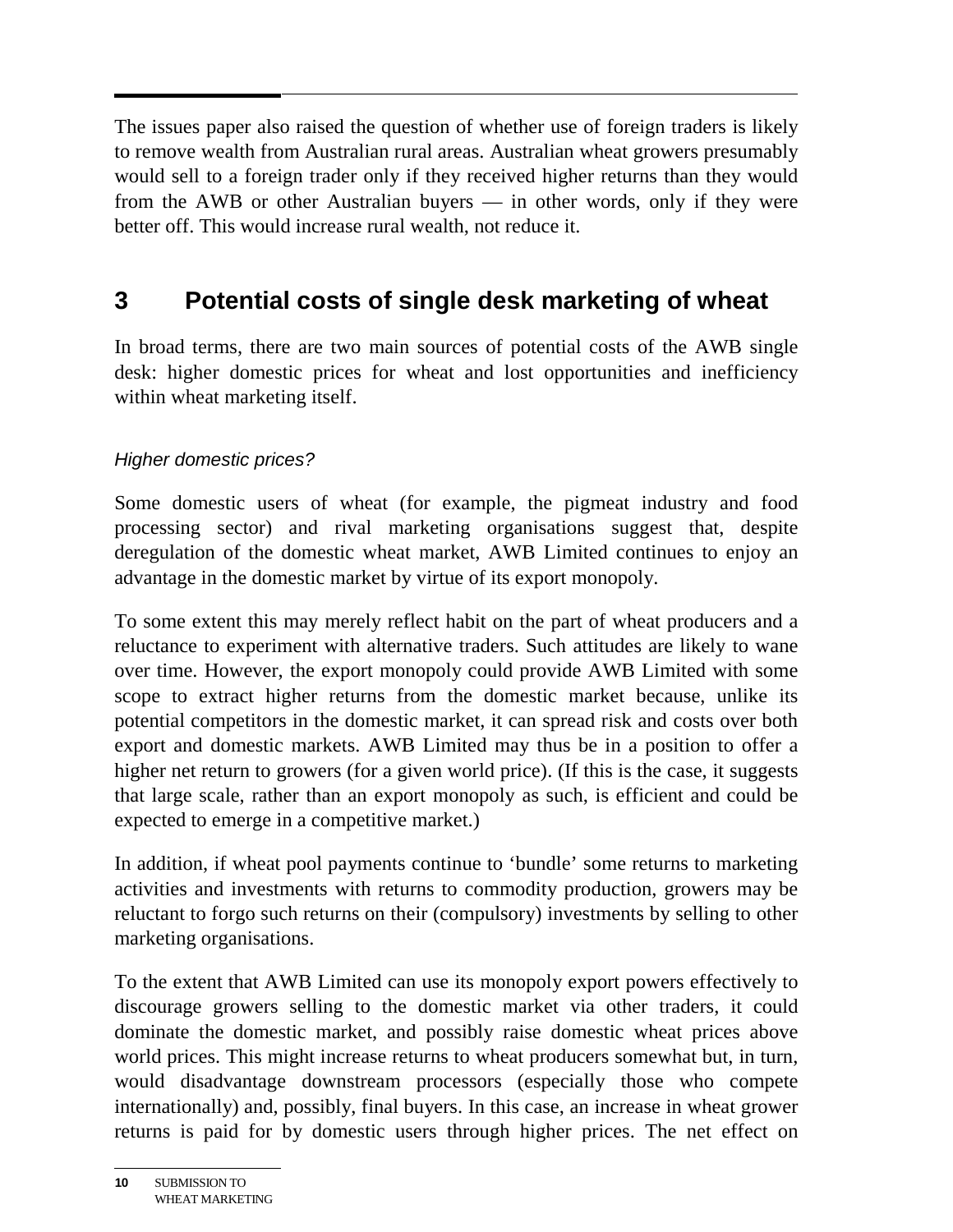national income is likely to be negative, reflecting reductions in domestic wheat processing and consumption.

#### Impact on wheat industry performance

The current export monopoly may impair long-term performance of the wheat industry in several ways:

- compulsory pooling and averaging arrangements (which are an inevitable part of the process of aggregation which occurs under the single desk) limit recognition of product quality and other valued product characteristics, tending to reward lower-valued products at the expense of higher-valued products, and discouraging the more efficient and innovative producers. AWB Limited today recognises several product grades and varieties but it cannot emulate a dynamic market outcome, as evidenced perhaps by the significant increase in demand for containerised export permits via the WEA; and
- without competition in the range of activities provided by AWB Limited to growers and customers, there is no guarantee that these services are provided efficiently and are giving the best-possible returns to wheat growers. While changes in the AWB's structure may 'unbundle' production and marketing income streams, thus exposing the efficiency of the AWB's activities to a greater extent, wheat growers continue to be denied the opportunity to export independently, and to arrange and select the most efficient transport, handling and shipping providers.

Importantly, the AWB single desk effectively precludes development of alternative market structures — for example, informal and formal integration between growers, marketers and processors, and direct relationships with customers. It also may inhibit the development, and export, of Australian marketing expertise, including by the AWB itself.

It is impossible to quantify these potential effects because they involve lost opportunities. Yet the costs of a lack of flexibility and dynamism may be very large and are likely to be increasing. There have been important changes in the production technology of agricultural products, the relationship between the agricultural sector and the downstream processing sector and in customers' requirements for agricultural products. This is underlined by pressure from many wheat growers who see opportunities in being able to deal directly with customers.